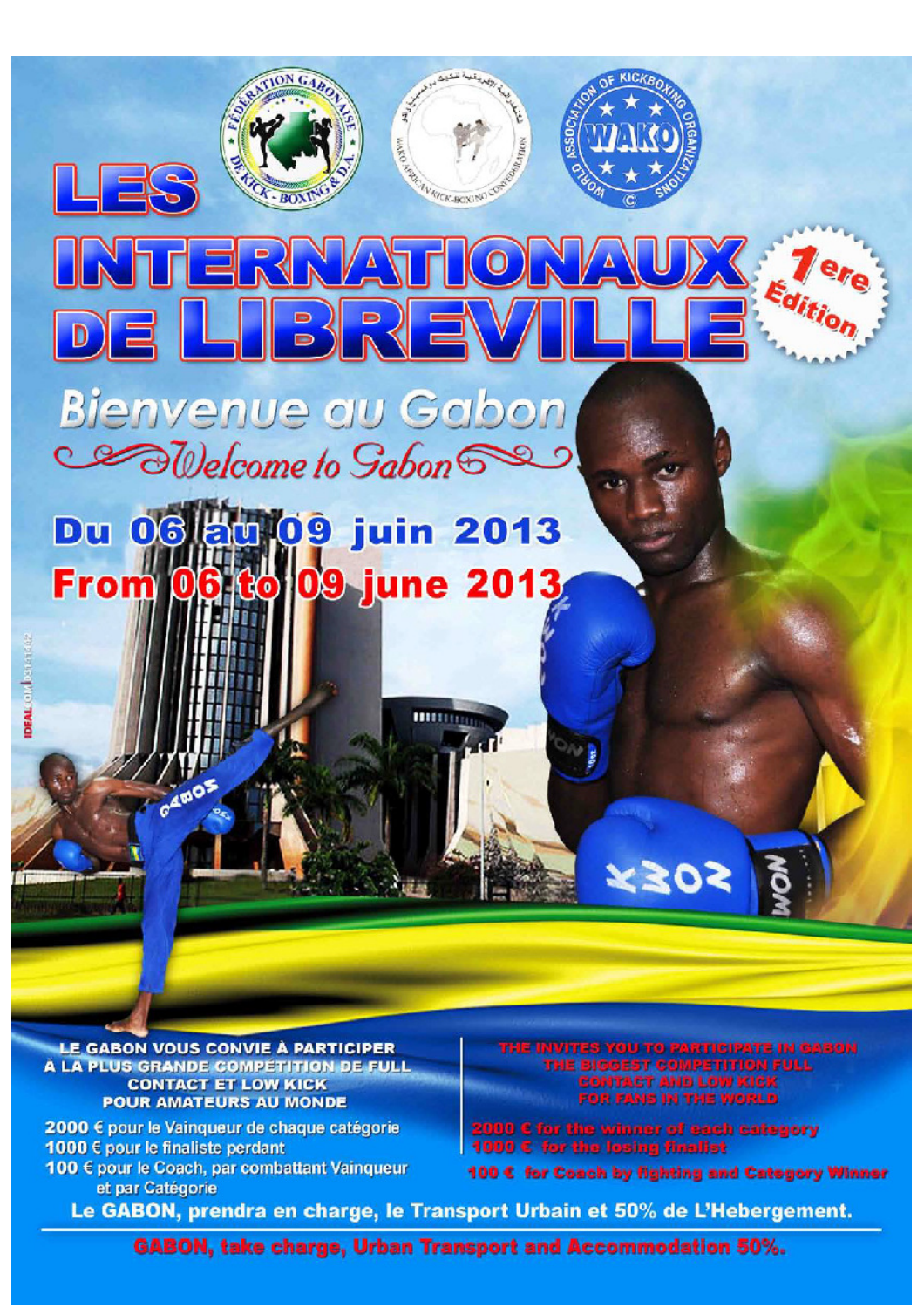## WELCOME TO " INTERNATIONAL TOURNAMENT

## OF LIBREVILLE"

It is a great pleasure for me to invite you all to take part in first edition of the Libreville International tournament which will be held in beautiful city of Libreville (GABOB) from  $6<sup>th</sup>$  to  $9<sup>th</sup>$ June 2013. This event is hosted by National Federation of Kickboxing of Gabon leaded by its President M. Eric-Richard ELLA BEKALE Secretary Executive of WAKO African Kickboxing Confederation and one of the most active organizations in Africa, which have developed enormously in the past few years both in quality and in figures. Mens fighters from Gabon have participated and won prestigious medals in our WAKO International Championships and in different WAKO African Championships in the different styles.

I can assure that the National Federation of Kickboxing of Gabon will do all its best to offer you un unforgettable Championships and to offer to everybody a fantastic experience to bring back home. Hoping to see you all in Libreville very soon, best regards.

### Libreville International Airport (IATA):

Libreville Airport is located approximately 8 km from BOXING HALL.

This airport serves international direct flights to Paris (Air france), to Frankfurt (Lufthansa), to Casablanca (Royal Air Maroc), to Johannesburg (Soufh African Airlines)…

## Eric Richard ELLA BEKALE President, National Federation of Kickboxing of Gabon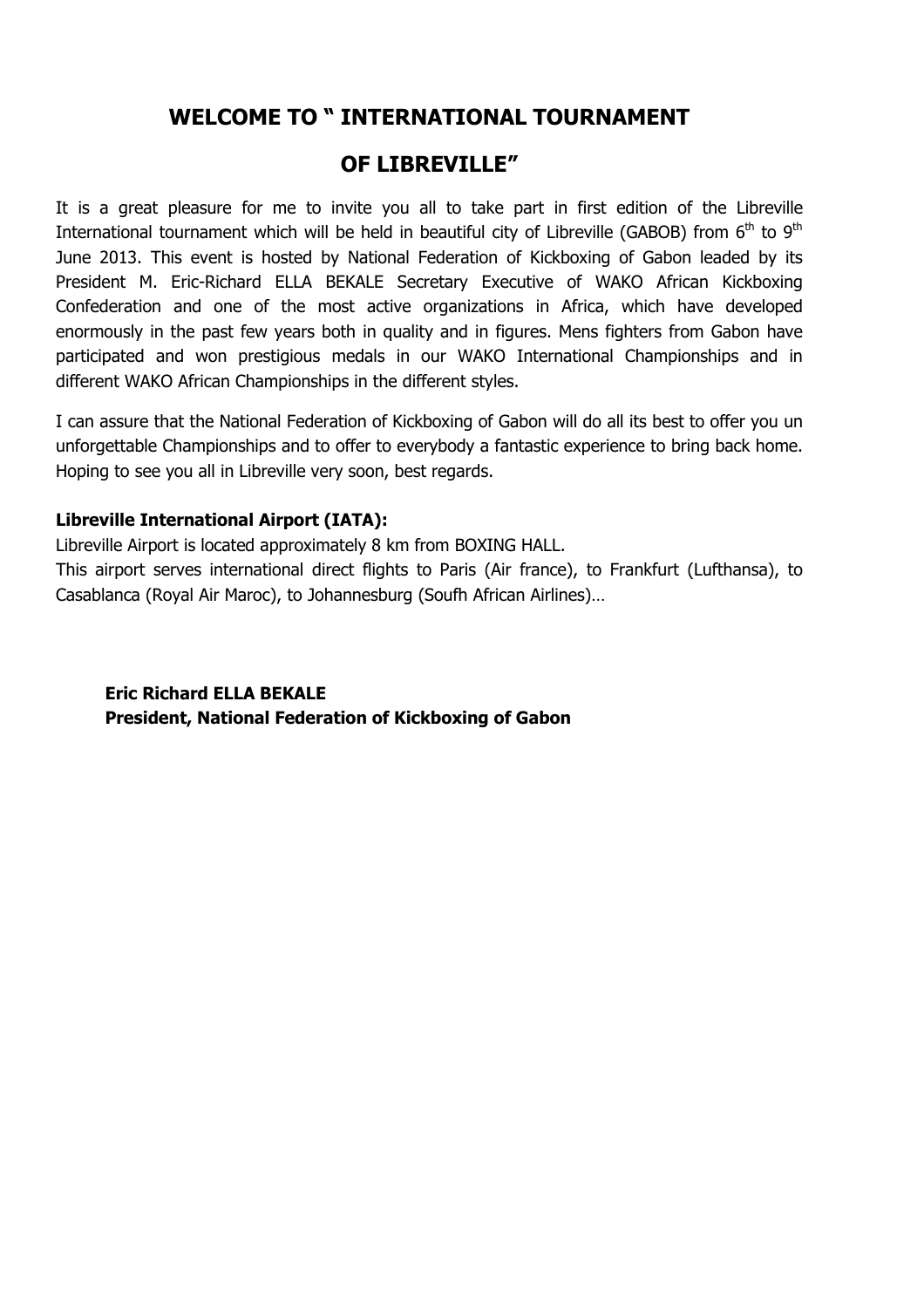## ORGANIZER'S INFORMATION

| Organizer's             | National Federation of Kickboxing of Gabon and WAKO African<br>Kickboxing Confederation.                                                    |  |  |  |  |
|-------------------------|---------------------------------------------------------------------------------------------------------------------------------------------|--|--|--|--|
|                         | Persons in Charge:                                                                                                                          |  |  |  |  |
|                         | Mr. Eric Richard ELLA BEKALE, President                                                                                                     |  |  |  |  |
|                         | National Federation of Kickboxing of Gabon;                                                                                                 |  |  |  |  |
|                         | ellabkal@yahoo.fr; 241.07.44.72.83                                                                                                          |  |  |  |  |
|                         | Mr. Servais OBAME, Vice-President<br>National                                                                                               |  |  |  |  |
|                         | Federation<br>Kickboxing<br>Gabon;<br>of<br>of                                                                                              |  |  |  |  |
|                         | servaisobame@yahoo.fr                                                                                                                       |  |  |  |  |
|                         | Mr. Paul ESSONE, Vice-President<br>National                                                                                                 |  |  |  |  |
|                         | Federation<br>of<br>Kickboxing<br>Gabon;<br>of                                                                                              |  |  |  |  |
|                         | fdgabkickboxingda@yahoo.fr                                                                                                                  |  |  |  |  |
| Accommodation           |                                                                                                                                             |  |  |  |  |
|                         | All participants will stay in official events hotels, 3 or 4 Stars<br>hotels                                                                |  |  |  |  |
|                         |                                                                                                                                             |  |  |  |  |
| Accreditations          | All delegations will check in after arriving to the official hotel                                                                          |  |  |  |  |
|                         | (ONOMO Hotel); payment for accommodation and travel expenses<br>will be paid ONLY by CASH IN EURO or USD currencies to the                  |  |  |  |  |
|                         | organizers.                                                                                                                                 |  |  |  |  |
|                         |                                                                                                                                             |  |  |  |  |
| Liability               | Neither the organizer of the event, nor the WAKO African                                                                                    |  |  |  |  |
|                         | Kickboxing Confederation (nor any of its officials or members) will<br>be liable or responsible for any personal injury nor for any loss or |  |  |  |  |
|                         | damage to your property arising out of your participation and                                                                               |  |  |  |  |
|                         | travelling connection with these events.                                                                                                    |  |  |  |  |
|                         |                                                                                                                                             |  |  |  |  |
| <b>Visa Guidelines</b>  | The National Federation of Kickboxing of Gabon will assist you for<br>obtaining visas for your athletes and officials.                      |  |  |  |  |
|                         | So, to avoid any inconvenience please you MUST SEND us copy                                                                                 |  |  |  |  |
|                         | passport by e-mail ellabkal@yahoo.fr / servaisobame@yahoo.fr /                                                                              |  |  |  |  |
|                         | fdgabkickboxingda@yahoo.fr before 10 <sup>th</sup> May 2013.                                                                                |  |  |  |  |
|                         | After receiving the copy passport we would send you Visa or Entry                                                                           |  |  |  |  |
|                         | authorization before 31 <sup>th</sup> May 2013.                                                                                             |  |  |  |  |
| <b>Bank Information</b> |                                                                                                                                             |  |  |  |  |
|                         | Only in EURO or USD currencies will be accepted                                                                                             |  |  |  |  |
| Registration            | You must register your participants by sending the enclosed                                                                                 |  |  |  |  |
|                         | entry forms by e-mail at ellabkal@yahoo.fr /                                                                                                |  |  |  |  |
|                         | servaisobame@yahoo.fr / fdgabkickboxingda@yahoo.fr before<br>10 <sup>th</sup> May 2013.                                                     |  |  |  |  |
|                         |                                                                                                                                             |  |  |  |  |
|                         | <b>The Registration is FREE</b>                                                                                                             |  |  |  |  |
| <b>Entry Fee</b>        | FREE no fee.                                                                                                                                |  |  |  |  |
|                         |                                                                                                                                             |  |  |  |  |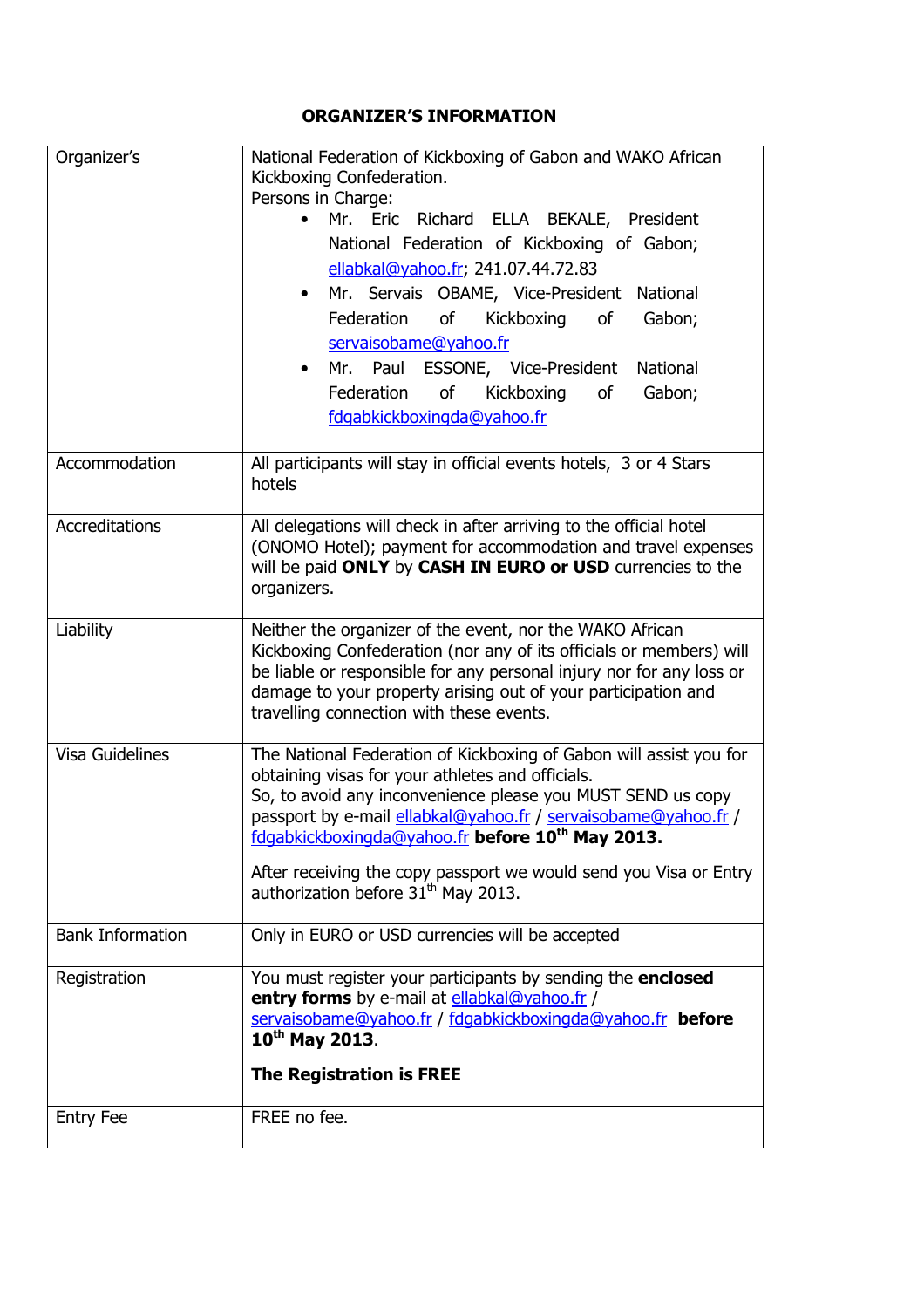## AIRPORT – HOTEL & BACK TRANSFERT & TRAVEL SCHEDULE:

National Federation of Kickboxing of Gabon will offer transportation for all delegation from **Airport to Hotels and back** free of costs:

Country:……………………………………………..

WAKO National Federation / Association:…………………………………………………………

#### ARRIVAL

| <b>DATE</b> | <b>TIME</b> | <b>FLIGHT No &amp; AIRLINE</b> | <b>NUMBER OF PERSONS</b> |
|-------------|-------------|--------------------------------|--------------------------|
|             |             | COMP.                          |                          |
|             |             |                                |                          |
|             |             |                                |                          |
|             |             |                                |                          |

#### DEPARTURE

| <b>DATE</b> | TIME | <b>FLIGHT No &amp; AIRLINE</b><br>COMP. | <b>NUMBER OF PERSONS</b> |
|-------------|------|-----------------------------------------|--------------------------|
|             |      |                                         |                          |

Please return this form by 10<sup>th</sup> May 2013 to: National Federation of Kickboxing of Gabon

E-mail: ellabkal@yahoo.fr / servaisobame@yahoo.fr / fdgabkickboxingda@yahoo.fr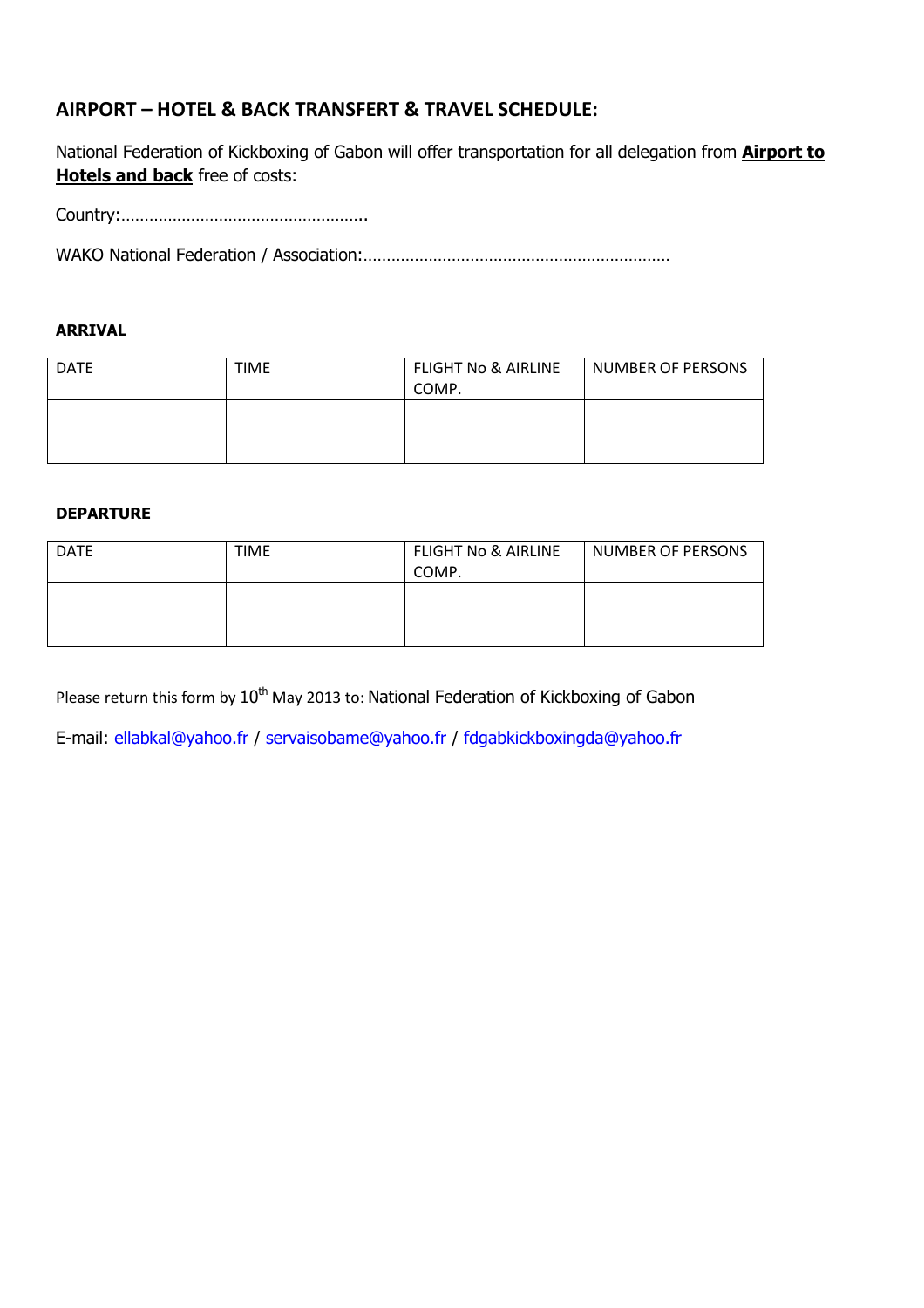|                          | <b>APPLICATION FORM</b>                                                                                               |
|--------------------------|-----------------------------------------------------------------------------------------------------------------------|
|                          | <b>FOR THE TRANSPORT AND SHUTTLE</b>                                                                                  |
|                          |                                                                                                                       |
|                          |                                                                                                                       |
| ADDRESS:                 |                                                                                                                       |
|                          |                                                                                                                       |
|                          |                                                                                                                       |
|                          |                                                                                                                       |
| DATE OF ARRIVAL:         |                                                                                                                       |
| DATE OF DEPARTURE:       | <u> 2000 - Andrea Andrea Andrea Andrea Andrea Andrea Andrea Andrea Andrea Andrea Andrea Andrea Andrea Andrea Andr</u> |
| <b>ARRIVAL BY BUS:</b>   |                                                                                                                       |
| <b>ARRIVAL BY PLANE:</b> |                                                                                                                       |
|                          | SHUTTLE BUS FROM THE AIRPORT: YES<br><b>NO</b>                                                                        |
|                          | ARRIVAL OF PLANE:                                                                                                     |
|                          |                                                                                                                       |
| NUMBER OF DELEGATION:    |                                                                                                                       |
|                          | MALE: __________  FEMALE: _____________ TOTAL: _________________________________                                      |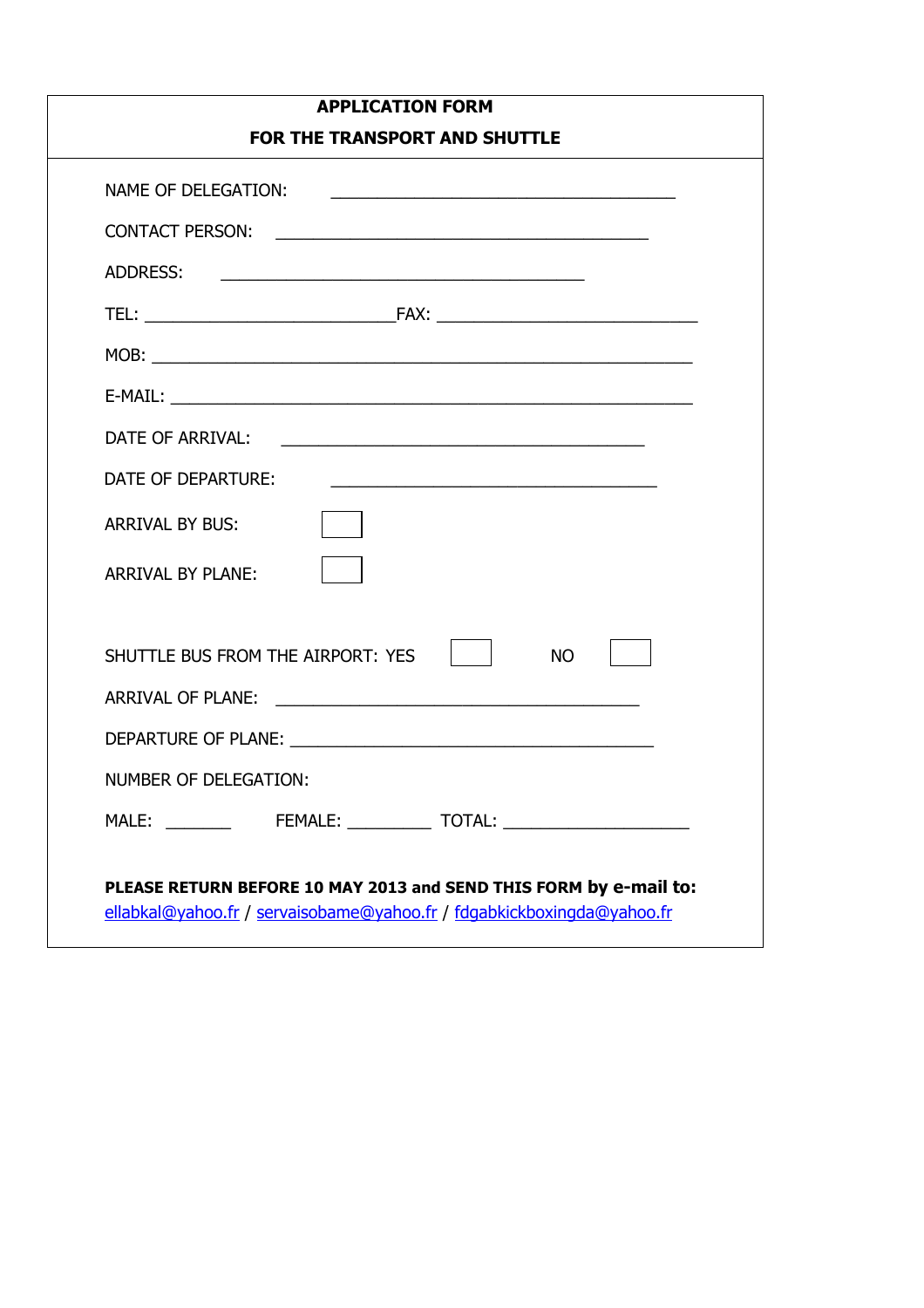## ACCOMMODATION AND HOTELS

All participants in this  $1<sup>st</sup>$  Edition of International Tournament of Libreville, must stay in the hotels sanctioned by the National Federation of Kickboxing of Gabon. Everyone must stay a minimum of 4 nights.

All reservations must be made directly through National Federation of Kickboxing of Gabon.

All Hotel Reservation Form must reach the organizers e-mail: ellabkal@yahoo.fr / servaisobame@yahoo.fr / fdgabkickboxingda@yahoo.fr before 10<sup>th</sup> May 2013. We must know in advance of your arrival – how many persons will be coming and what your hotel category (3 or 4 stars) needs is.

All rooms include: Half Board (breakfast and dinner), transportation from the hotel to the sports hall and back and free entrance to the sports hall.

Payment must be made upon arrival to the Organizing Committee in **EURO currency** and in **cash** ONLY.

This reservation is not confirmed until you are sent an official hotel reservation confirmation.

### HOTELS CATEGORIES AND RATES:

- 80 Euros per day for Hotel 2 stars
- 120 Euros per day for Hotel 3 stars
- 150 Euros per day for Hotel 4 stars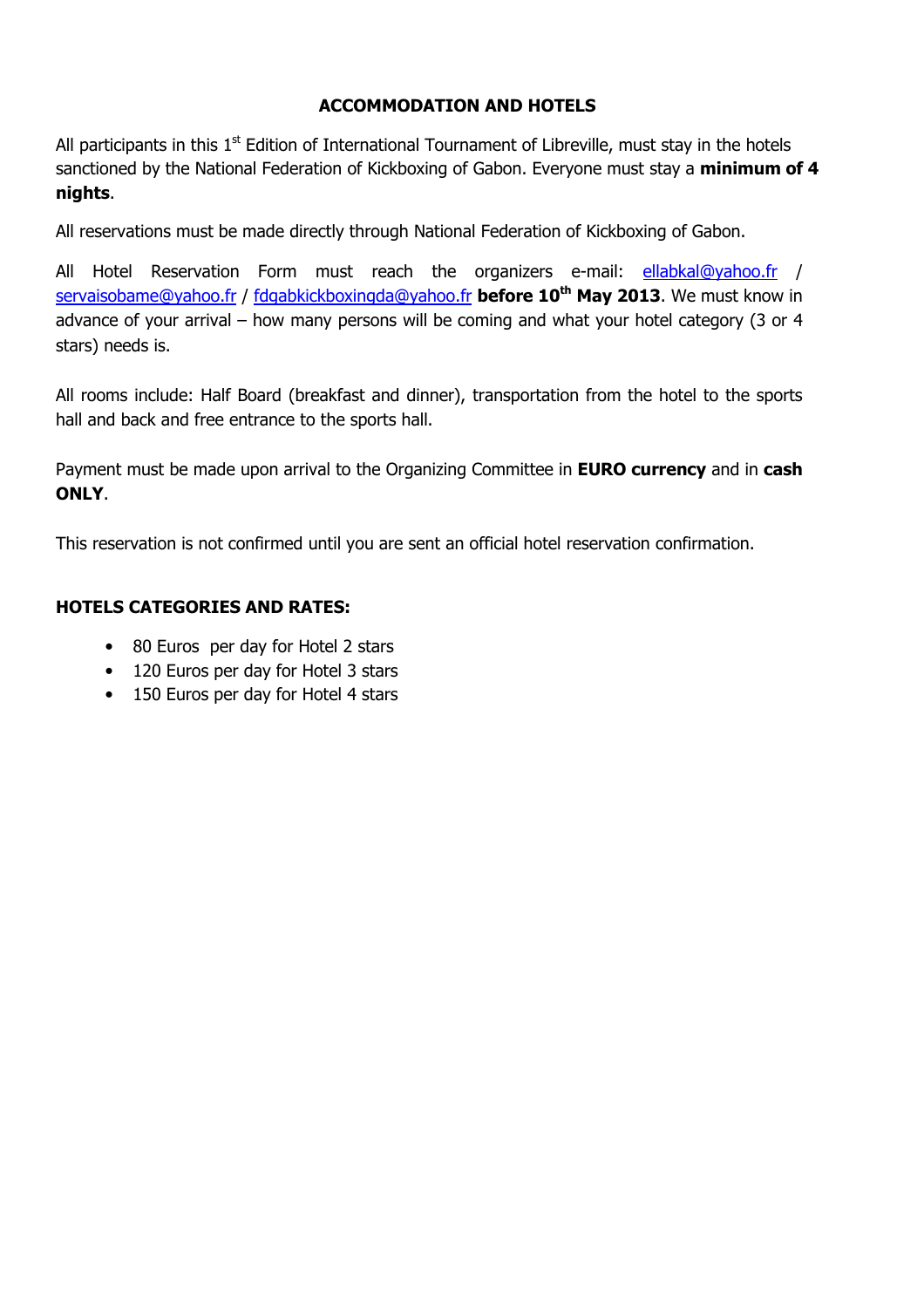# Hotel Reservation Form

Country: ……………………………………….

WAKO National Federation/Association:

……………………………………………………………………………………….

## CATEGORY HOTEL \*\*\* STAR (The Tropicana – 3 Stars):

| Room<br>Type  | Arrival<br>Date | <b>Departure</b><br>Date | <b>No. of NIGHTS</b><br>(Minimum 4 Nights) | <b>Number</b><br><b>Rooms</b> | <b>Number</b><br><b>Person</b> | <b>Per Night</b><br>and 2<br><b>Persons</b><br>per room | <b>Total</b><br><b>Amount</b> |
|---------------|-----------------|--------------------------|--------------------------------------------|-------------------------------|--------------------------------|---------------------------------------------------------|-------------------------------|
| <b>Single</b> |                 |                          |                                            |                               | 1                              | <b>XX EUROS</b>                                         |                               |
| <b>Double</b> |                 |                          |                                            |                               | $\overline{2}$                 | <b>XX EUROS</b>                                         |                               |
|               |                 |                          |                                            |                               |                                | <b>TOTAL</b>                                            |                               |

Note: All price are in EUROS currency and are per person and per night included half board (breakfast and dinner)



#### CATEGORY HOTEL \*\*\*\* STAR (ONOMO Hotel – 4 Stars):

| <b>Room</b><br><b>Type</b> | Arrival<br>Date | <b>Departure</b><br>Date | <b>No. of NIGHTS</b><br>(Minimum 5 Nights) | <b>Number</b><br><b>Rooms</b> | <b>Number</b><br><b>Person</b> | <b>Per Night</b><br>and 2<br><b>Persons</b><br>per room | <b>Total</b><br><b>Amount</b> |
|----------------------------|-----------------|--------------------------|--------------------------------------------|-------------------------------|--------------------------------|---------------------------------------------------------|-------------------------------|
| <b>Single</b>              |                 |                          |                                            |                               | 1                              | <b>XX EUROS</b>                                         |                               |
| <b>Double</b>              |                 |                          |                                            |                               | $\overline{2}$                 | <b>XX EUROS</b>                                         |                               |
|                            |                 |                          |                                            |                               |                                | <b>TOTAL</b>                                            |                               |

Note: All price are in EUROS currency and are per person and per night included half board (breakfast and

dinner)



Sending Deadline: 10<sup>th</sup> May 2013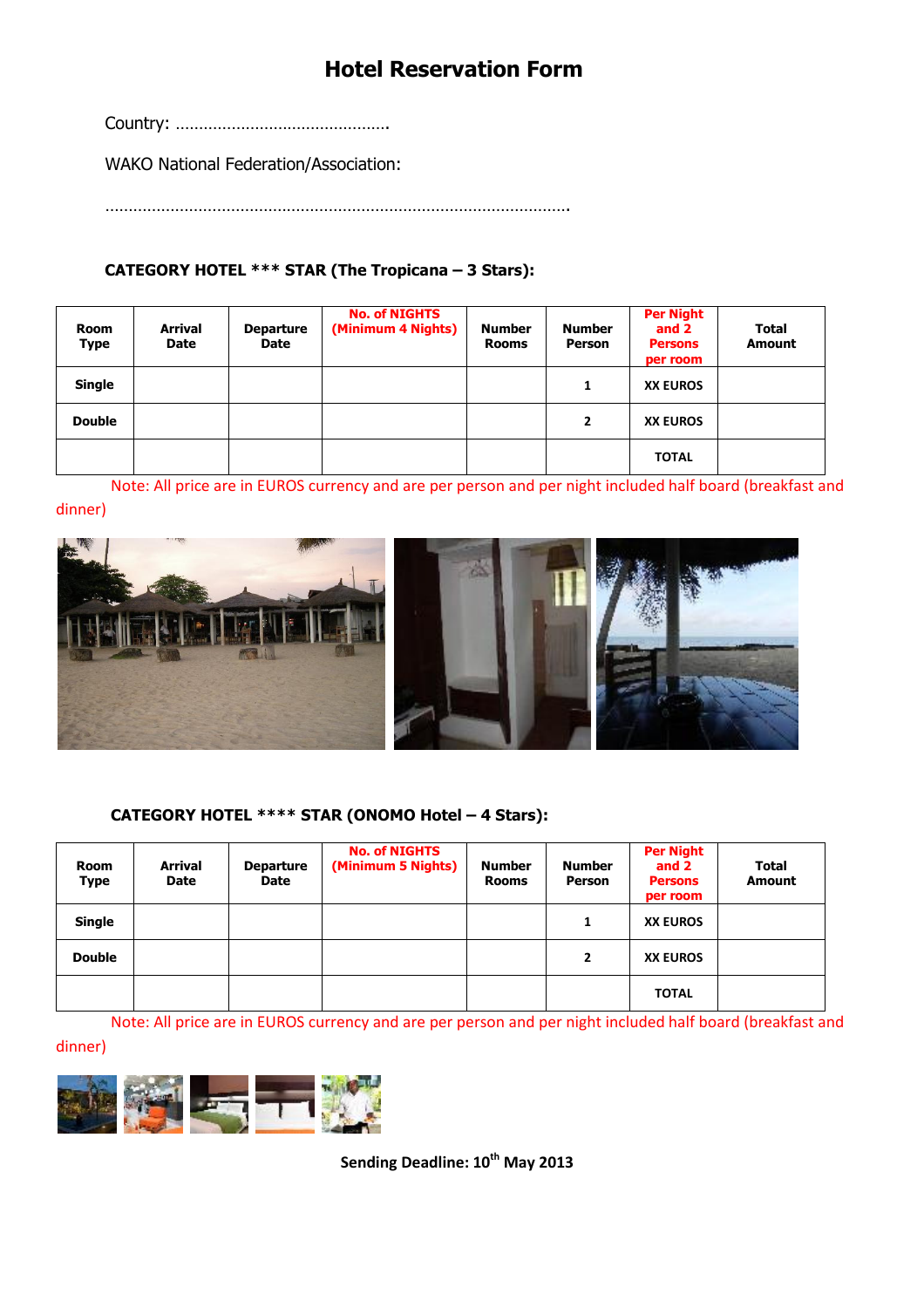## PROVISIONAL PROGRAM

| June 4 <sup>th</sup> and 5 <sup>th</sup> Tuesday     | Arrival of Teams (Hotels)                                                                                                                                       |
|------------------------------------------------------|-----------------------------------------------------------------------------------------------------------------------------------------------------------------|
| Wednesday                                            | Official Weigh in and Medical Control (09:00 $-$ 19:00 at the<br>Headquarters of competition organization at ONOMO Hotel                                        |
| June 6 <sup>th</sup> Thursday:<br><b>ONOMO Hotel</b> | Arrival of Teams (Hotels), continued + Official Weigh in and<br>Medical Control (09:00 $-$ 15:00), continued at the Headquarters of competition organization at |
|                                                      | Official Referee Seminar (15:30 - 17:30)<br>Official Drawing (18:00)                                                                                            |
|                                                      | President and VIP DINNER (20:00)                                                                                                                                |
| June 7 <sup>th</sup> Friday:                         | Depart from Hotel to Sports Hall (8:00)<br>Qualifications $(9:00 - 14.30)$                                                                                      |
|                                                      | OFFICIAL OPENING CEREMONY (15:00)                                                                                                                               |
|                                                      | Qualifications continued $(16:00 - 20:30)$                                                                                                                      |
|                                                      | Return from Sports Hall to Hotel (20:30)                                                                                                                        |
| June 8 <sup>th</sup> Saturday:                       | Weigh-in "Ring Sports ONLY" $(7:00 - 8:00)$                                                                                                                     |
|                                                      | Depart from Hotel to Sports Hall (8:30)                                                                                                                         |
|                                                      | Qualifications continued $(9:00 - 14:30)$<br>Semi final and final $(15 - 20:00)$                                                                                |
|                                                      | <b>Award Ceremony</b>                                                                                                                                           |
|                                                      | Return from Sports Hall to Hotel (20:00)                                                                                                                        |
|                                                      | ALL FEDERATION PRESIDENT'S BANQUET (21:00)                                                                                                                      |
| June 9 <sup>th</sup> Saturday:                       | Weigh-in "Ring Sports ONLY" (07:00 - 08:00)                                                                                                                     |
|                                                      | Depart from Hotel to Sports Hall (8:30)                                                                                                                         |
|                                                      | Semi final and Final continued $(9:00 - 15:00)$                                                                                                                 |
|                                                      | Award Ceremony<br>Final continued including 3 Pro Fights $(17:00 - 22:00)$                                                                                      |
|                                                      | End of the competition                                                                                                                                          |
|                                                      | Return from Sports Hall to Hotel (22:00)                                                                                                                        |
|                                                      | Sayonara party for all participants (22:30)                                                                                                                     |
| June 10 <sup>th</sup> Monday:                        | Departure of Delegations                                                                                                                                        |

# Note: The above provisional program is subject to change

# National Federation of Kickboxing of Gabon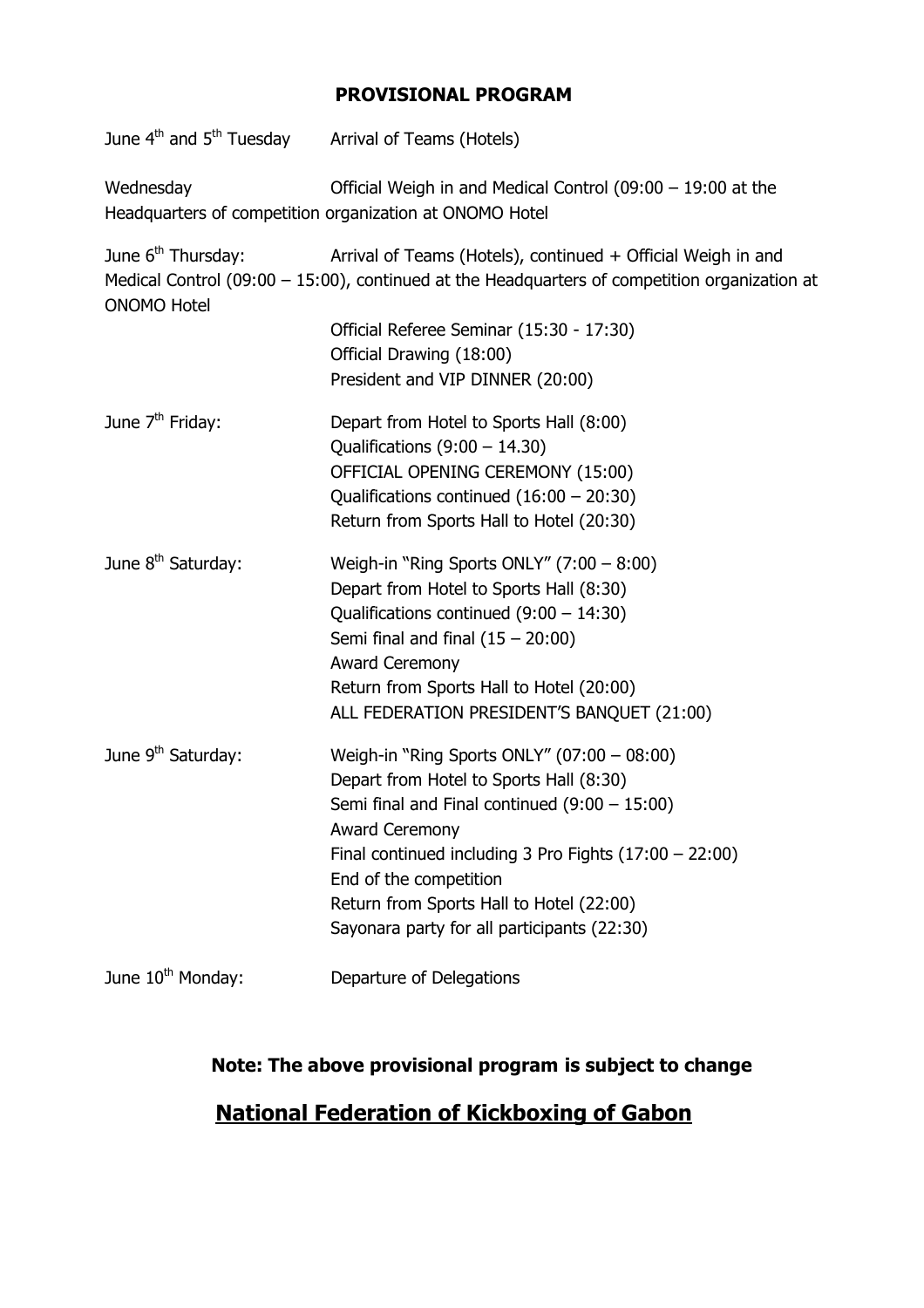#### HEAD OF DELEGATION RESPONSIBILITY FORM

The National Kickboxing Federation of GABON greatly appreciate your interest, presence and co-operation in making this event a successful and meaningful experience for all participants involved. The average participant in this Event is well mannered, well disciplined and very co-operative. Our greatest concerns are for safety of the participants, and that at the completion of these Championships there will have been no incidents which would reflect poorly on any individuals, teams, or organizations. We ask for your cooperation and responsibility towards these aims.

#### STATEMENT OF RESPONSIBILITY

I recognize my responsibility for the entire behavior of the athletes on my team throughout their participation in the  $1<sup>st</sup>$  Libreville International Tournament 2013. These responsibilities begin at the time of their first arrival and conclude after their final departure from the Tournament, Tournament Site or other Site which might be related to their participation in this event. This includes complete supervision while athletes are in their respective competition for the purpose of these Championships. I also recognize that discipline problems arise in the late evening after the conclusion of the competition, in the form of not obeying the quiet hours between 11 PM and 5:30 AM, and especially on the last night of competition. I also recognize that the host committee, the Tournament Director, and the Staff at each competitive site will be available to help control discipline problems and make the Tournament enjoyable for all.

#### (PLEASE PRINT)

| <b>COUNTRY NAME:</b>                                        |                                                                                                                      |  |
|-------------------------------------------------------------|----------------------------------------------------------------------------------------------------------------------|--|
| PRESIDENT NAME:                                             | <u> 1980 - Jan James Barnett, fransk politik (d. 1980)</u>                                                           |  |
| DATE OF BIRTH:                                              |                                                                                                                      |  |
| SIGNATURE:                                                  |                                                                                                                      |  |
| <b>ADDRESS:</b>                                             |                                                                                                                      |  |
| CITY/STATE/CODE:                                            | <u> 1989 - Jan James James James James James James James James James James James James James James James James J</u> |  |
| PHONE:<br><u> 1989 - Johann Barbara, martxa alemaniar a</u> | e-mail:<br><u> 1980 - John Stein, Amerikaansk politiker (</u>                                                        |  |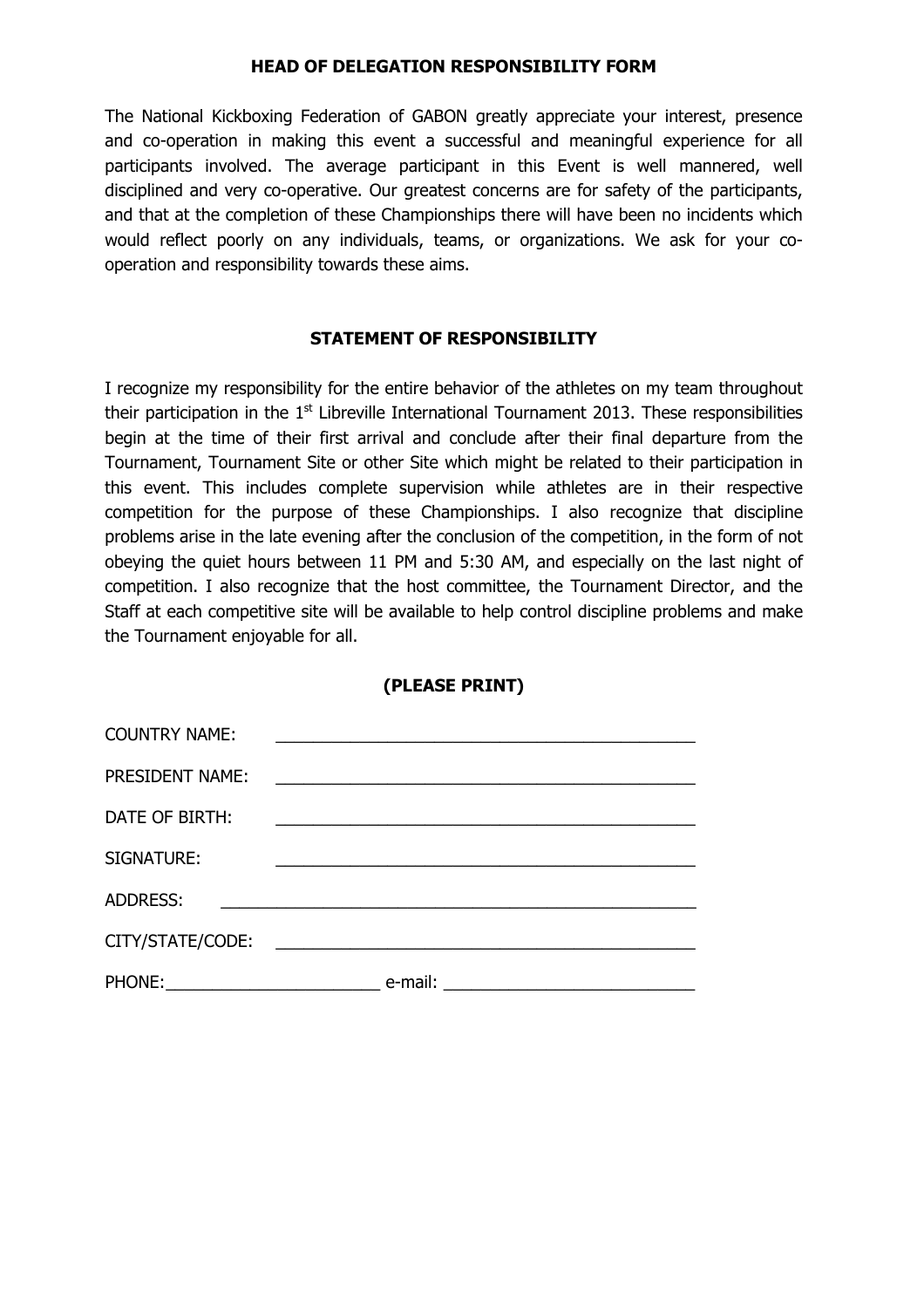### LIBREVILLE INTERNATIONAL TOURNAMENT CODE OF CONDUCT

#### GENERAL CONTACT

All participants in the Championships, players, coaches, chaperon and relatives are expected to abide by the following code of conduct.

#### USE OF ALCOHOL AND DRUGS BY COMPETITORS IS PROHIBITED

State laws prohibit the use of alcohol by minors (under 18 years of age) and the possession or use of drugs. These laws will be strictly enforced by, team chaperon, and tournament officials. Any athlete found in violation of these laws may be subject to prosecution by law enforcement officers and they and their team mates will be immediately expelled from the Championships. The Head of Delegation assume responsibility for monitoring player conduct to ensure that drinking and drug use laws are upheld.

#### DAMAGE TO PLAYING SITES

Should damage occur at any site by a player, coach, chaperon, or even a competitor's parent, the team responsible will be charged for the damages and the participant from this team will not be admitted to any future tournament. If the responsible individual/team cannot be determined then all teams participating at the site during the occurrence will be sanctioned from future tournament. We feel it is the responsibility of all teams, competitors, coaches, and families to ensure that the site is free of any problems and damages. In addition the area of the arena your team occupies is to be free of trash when you leave your site. It is also the requirement of all competition sites that ONLY WATER; IN PLASTIC CONTAINERS will be permitted inside the sport-hall. Violators will cause their team to be immediately disqualified and dismissed from the Championships.

#### LIBREVIELLE ARENA CONDUCT

#### ATHLETES WILL ABIDE BY WAKO RULES REGARDING ARENA CONDUCT

At all times coaches, team, opponents, and officials will be treated with the utmost respect. Coaches must also assume full responsibility for enforcing arena conduct rules. Teams that fail to abide by these rules are subject to disciplinary action (e.g., DISMISSAL FROM THE EVENT).

#### COACH and OFFICIALS ENDORSEMENT

I certify that I have read the Code of Conduct and have carefully reviewed it with my team members.

Note: It is the responsibility of every coach to review with their teams this Code of Conduct. Individual and team violators of any provisions of this Code may be excluded from future participation in tournament. The organizing committee will administer such disciplinary action.